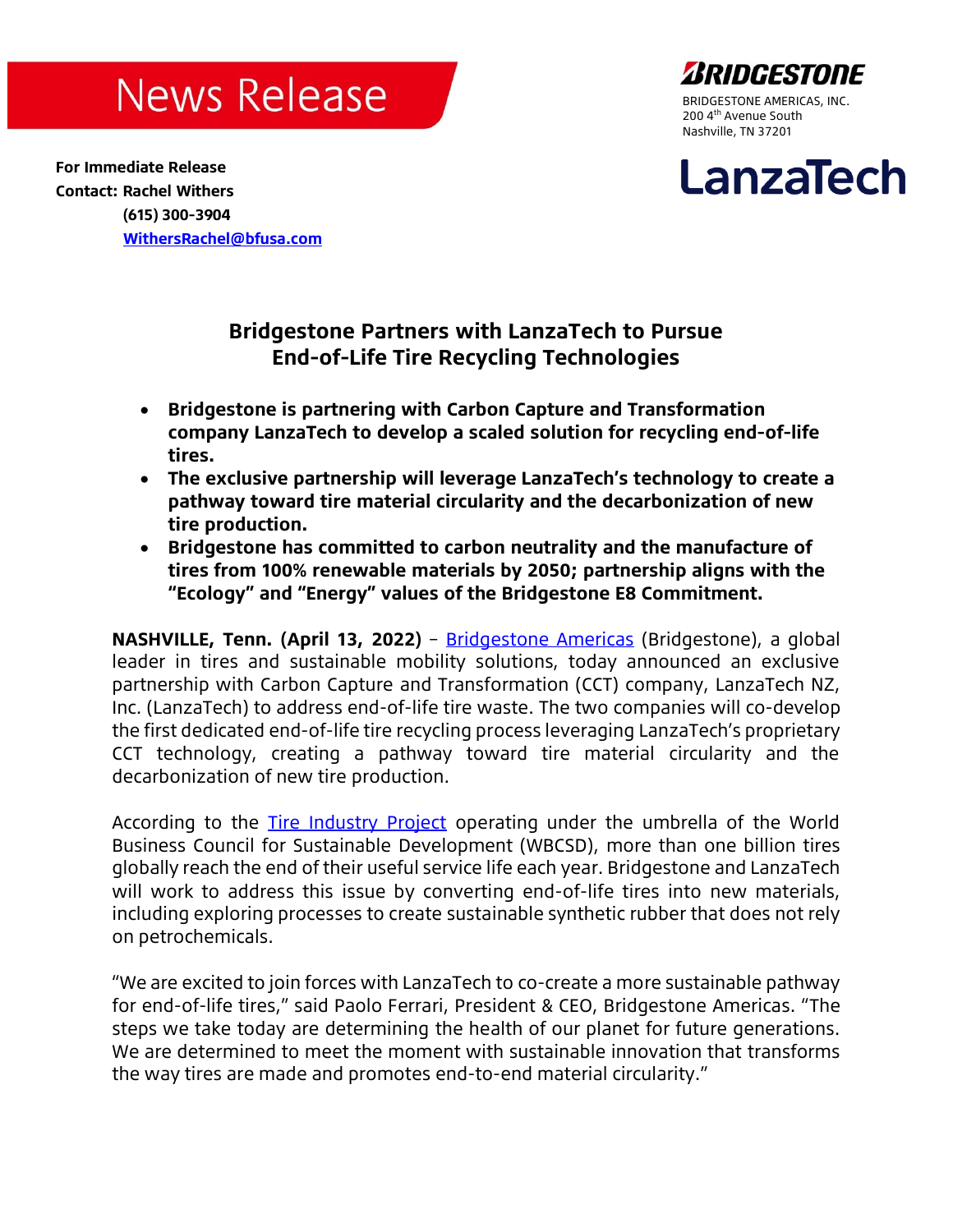"LanzaTech and Bridgestone are working together to find solutions to some of our world's greatest challenges," said Dr. Jennifer Holmgren, Chief Executive Officer, LanzaTech. "We have already proven that we can convert unrecyclable, unsorted municipal solid waste to ethanol and then make products we use in our daily lives. With our partnership with Bridgestone, we are developing a circular pathway to use tires to make tires. This partnership exemplifies what we call a Post Pollution Future."

Bridgestone and LanzaTech seek to develop a new business model that will create a post-consumer waste management strategy for end-of-life tires, while also driving increased adoption of sustainably sourced chemicals for commercial applications. Applying LanzaTech's carbon capture and gas fermentation process to end-of-life tires yields sustainably produced chemicals such as ethanol that can be converted to materials such as PET for packaging, polyester yarn and surfactants used in consumer home goods like laundry detergent. In addition, Bridgestone and LanzaTech will jointly explore opportunities to co-develop proprietary microbe technology to produce more efficient pathways to produce butadiene, a key ingredient in new tire production, realizing true circularity for end-of-life tires.

Headquartered in Skokie, Ill., LanzaTech transforms waste carbon into materials such as sustainable fuels, fabrics, packaging, and other products. Using a variety of waste feedstocks, LanzaTech's technology platform highlights a future where consumers are not dependent on virgin fossil feedstocks for everything in their daily lives. LanzaTech's goal is to challenge and change the way the world uses carbon, enabling a new circular carbon economy where carbon is reused rather than wasted, skies and oceans are kept clean, and pollution becomes a thing of the past.

Bridgestone is aiming to achieve carbon neutrality and make tires from 100% renewable materials by 2050. The company is actively researching a range of solutions to support the recycling of materials from end-of-life tires and promote the replacement of non-renewable materials such as oil, silica and virgin carbon black in new tires.

"Our partnership with LanzaTech is a clear commitment by Bridgestone to advancing sustainable tire technologies and solutions that preserve the environment for future generations and contribute to the realization of a carbon neutral mobility society," said Nizar Trigui, Chief Technology Officer and Group President, Solutions Businesses, Bridgestone Americas.

Bridgestone's partnership with LanzaTech aligns with the **[Bridgestone E8 Commitment](https://www.bridgestone.com/corporate/strategy/commitment/)** that serves as the axis to drive management while earning the trust of future generations. The Bridgestone E8 Commitment consists of 8 Bridgestone-like values starting with the letter "E" (Energy, Ecology, Efficiency, Extension, Economy, Emotion, Ease, and Empowerment) that Bridgestone will commit to creating together with employees, society, partners and customers to realize a sustainable society. This